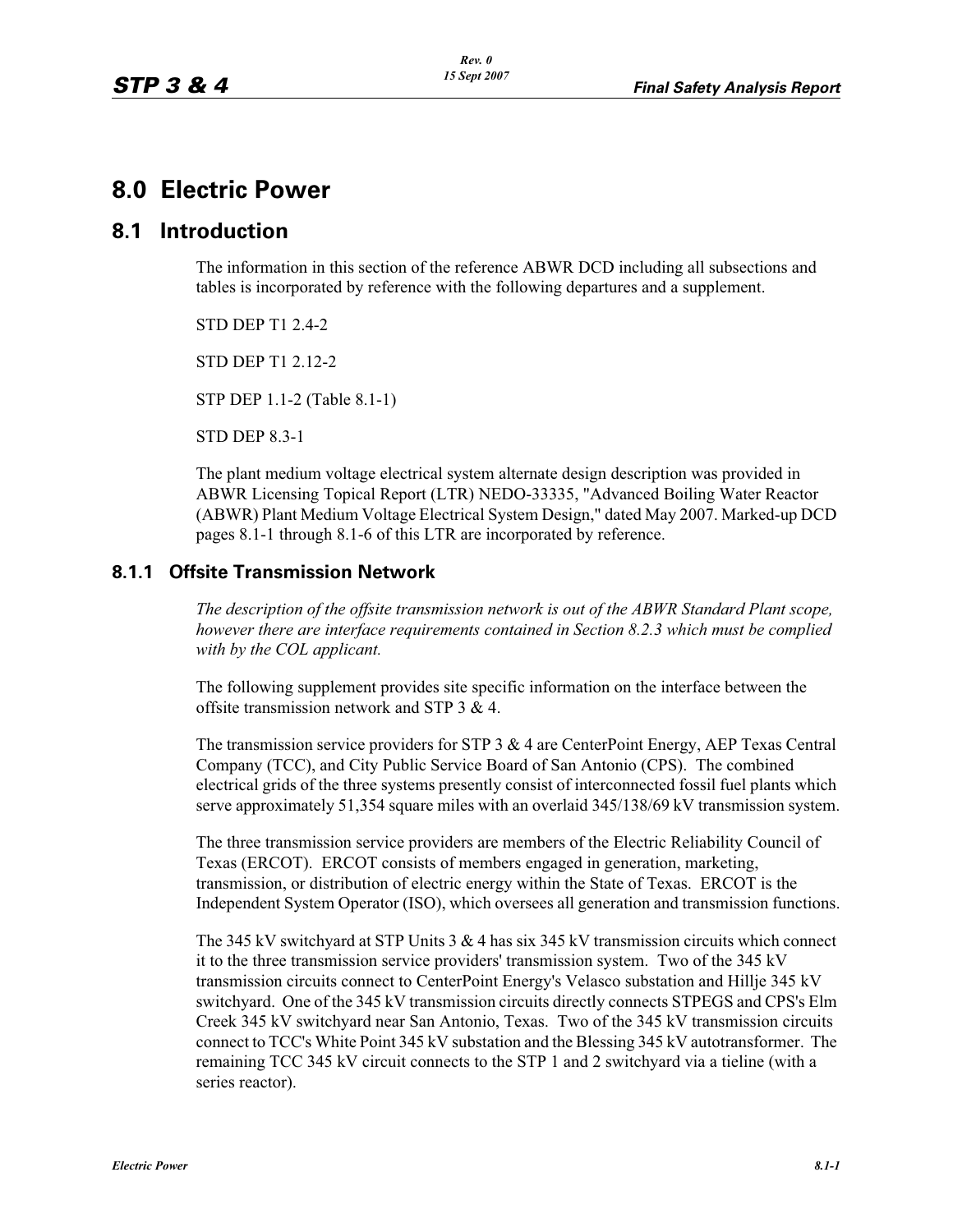### **8.1.2.2 Description of Onsite AC Power Distribution System**

STD DEP T1 2.12-2

The Class 1E 120 VAC instrument power system, Figure 8.3-2, provides for Class 1E plant controls and instrumentation. The system is separated into Divisions I, II, and III, and IV with distribution panels and local control panels fed from their respective divisional sources, except Division IV is fed from the Division II source.

#### **8.1.3.1.1.1 Onsite Power Systems - General**

#### STD DEP T1 2.4-2

The Class 1E 6.9 kV Divisions I, II, and III switchgear buses, and associated 6.9 kV diesel generators, the safety-related 13.8 kV breakers (to trip condensate pumps in case of feedwater pipe break), 480 VAC distribution systems, and Divisions I, II, III and IV, 120 VAC and 125 VDC power and control systems conform to Seismic Category I requirements. This equipment is housed in Seismic Category I structures except for some control sensors associated with the Reactor Protection System [Subsection 9A.5.5.1], *and* the Leak Detection System [Subsection 9A.5.5.7], and the safety-related 13.8 kV breakers (Subsection 8.3.1.1.1). Seismic Qualification is in accordance with IEEE-344 (Section 3.10).

#### **8.1.3.1.2.1 General Design Criteria**

STP DEP 1.1-2

*(3) GDC 5 - Sharing of Structures, Systems and Components* 

*The ABWR is a single-unit plant design. Therefore this GDC is not applicable.* STP 3 & 4 is a dual-unit station. GE Licensing Topical Report (LTR) NEDO-33325, dated May 2007, titled "Common Equipment and Structures" addresses the sharing of structures, systems and components important-to-safety between the two units. The LTR demonstrates that GDC 5 is met for a standard dual unit configuration.

#### **8.1.3.1.2.2 NRC Regulatory Guides**

STP DEP 1.1-2

*(7) RG 1.81 - Shared Emergency and Shutdown Electric Systems for Multi-Unit Nuclear Power Plants* 

*The ABWR is designed as a single-unit plant. Therefore, this Regulatory Guide is not applicable.* STP 3 & 4 is a dual-unit station. GE Licensing Topical Report (LTR) NEDO-33325, dated May 2007, titled "Common Equipment and Structures" addresses the sharing of structures, systems, and components important to safety between the two units. The LTR demonstrates that RG 1.81 is met for a standard dual unit configuration.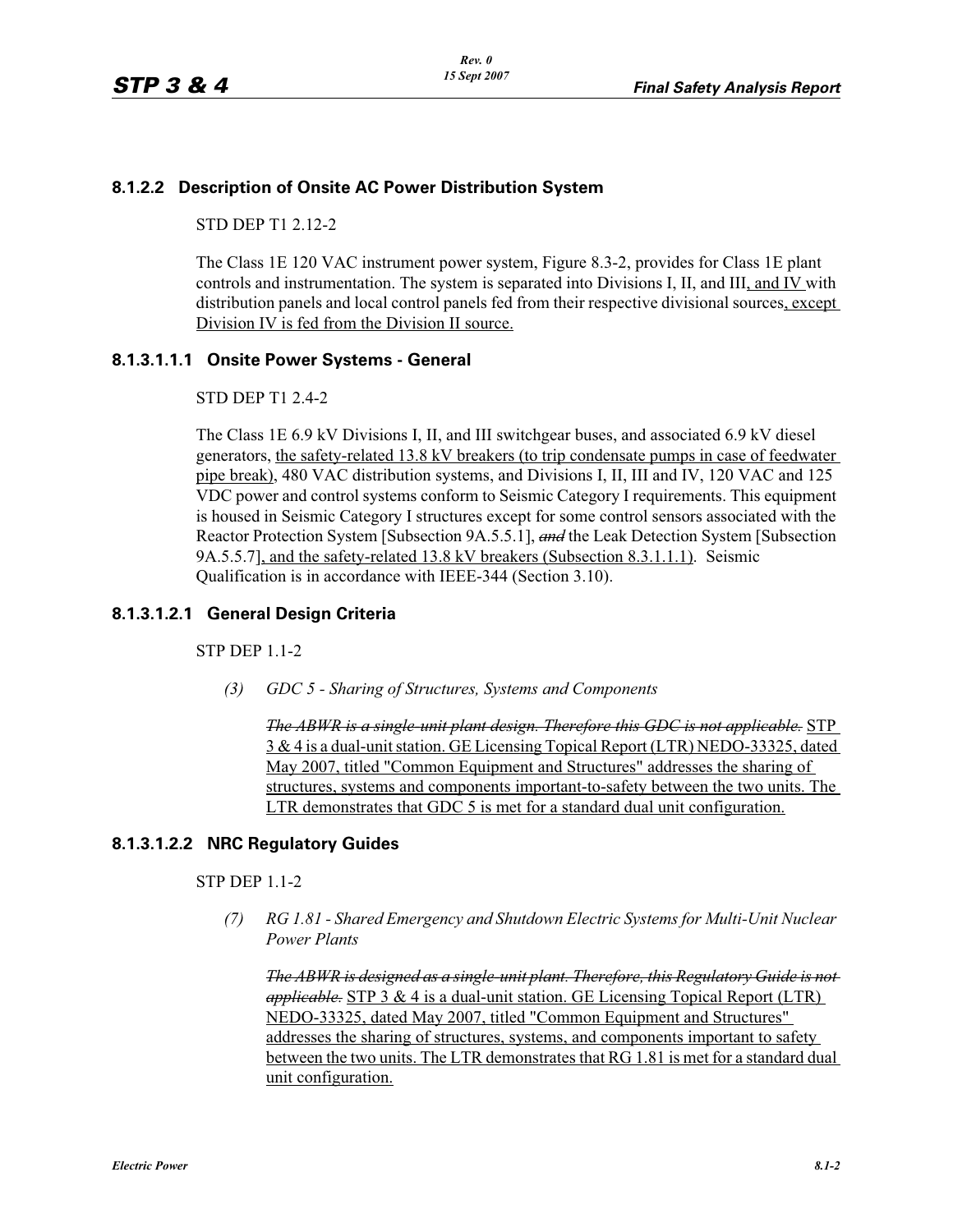## **8.1.4 COL License Information**

#### **8.1.4.1 Diesel Generator Reliability**

The following standard supplement addresses COL License Information Item 8.1.

Procedure(s) to monitor onsite emergency diesel generator performance in accordance with the recommendations of NUREG/CR-0660 "Enhancement of On-site Emergency Diesel Generator Reliability," will be developed before fuel load to obtain improved performance and better reliability from the standby emergency diesel generators. Training will also be developed for maintenance personnel and other appropriate plant personnel in the proper operation and maintenance of the standby emergency diesel generators. These procedures will be developed consistent with the plant operating procedure development plan, which was provided to the NRC in ABWR Licensing Topical Report (LTR) NEDO-33297, dated January 2007, titled "Advanced Boiling Water Reactor (ABWR) Procedures Development Plan." (COM 8.1-1)